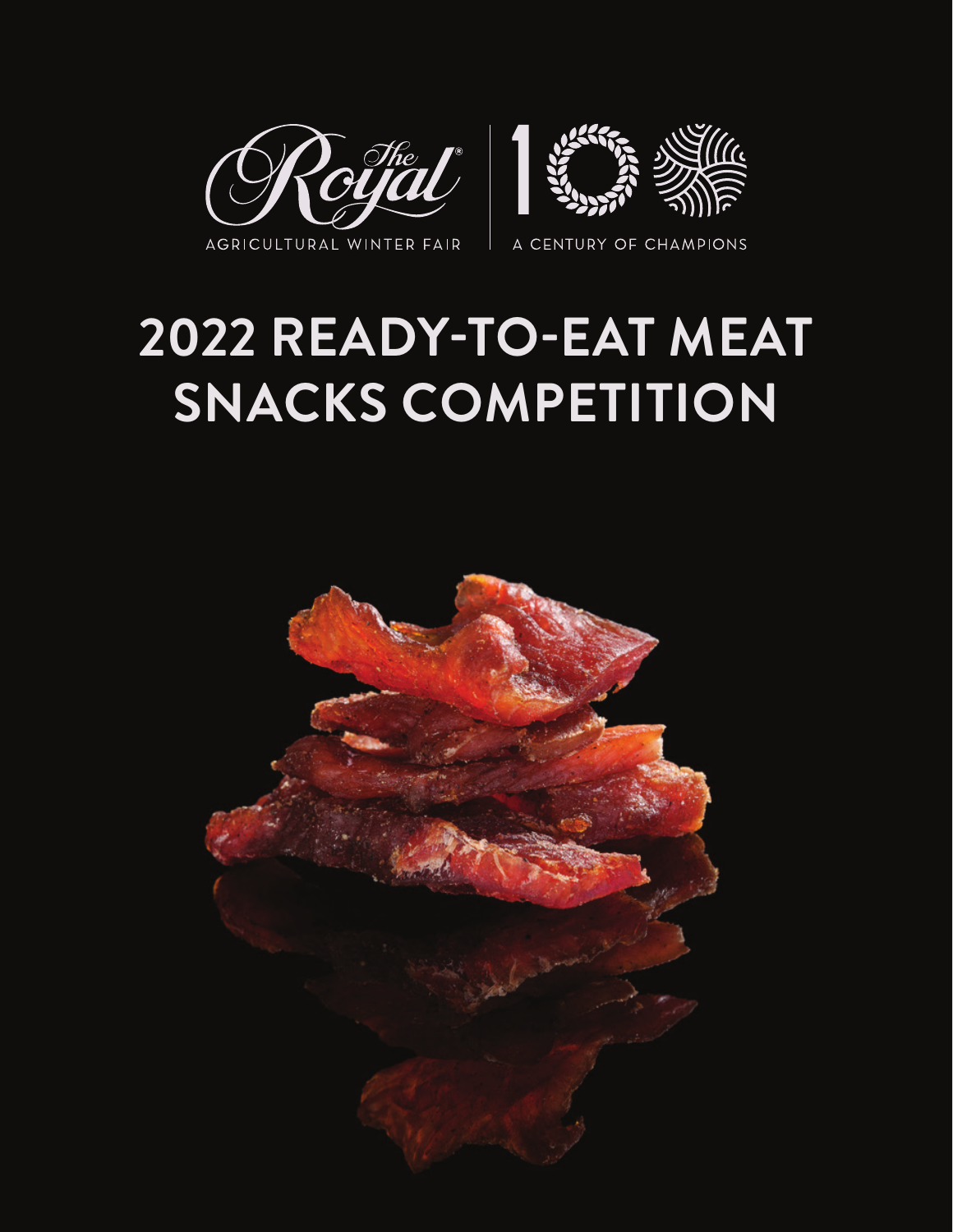

# **PRESENTED BY** metro

### **COMMITTEE**

Steven Backs Karen Fisher Kathleen Fisher Emerie Brine Samantha George Heather Fraser

Elizabeth Peeters Judi Kingry Paula Deane Jean Beauchemin Landon Logie Valerie Keast

### **AGAIN IN 2022**

In order to celebrate our winners this year, we are requesting a submission of 2-3 photos of your product, work space, or farm to be featured on our virtual platform.

In addition, please provide any applicable Instagram or Facebook handles.

Submissions can be made via AssistExpo, our online entry system, when entering.

**Questions? Please email us at entry@royalfair.org**

### **COMPETITION INFORMATION**

**ENTRY CLOSING DATE:** Wednesday May 25, 2022

> **ENTRY FEE:** \$12.00 per entry

#### **EXHIBIT ARRIVAL: :**

Monday June 6, Tuesday June 7, and Wednesday June 8, 2022 between 9AM - 4PM

**Please Refer to Page 4 for Shipping Information**

### **JUDGING INFORMATION**

**DATE:** Thursday June 9, 2022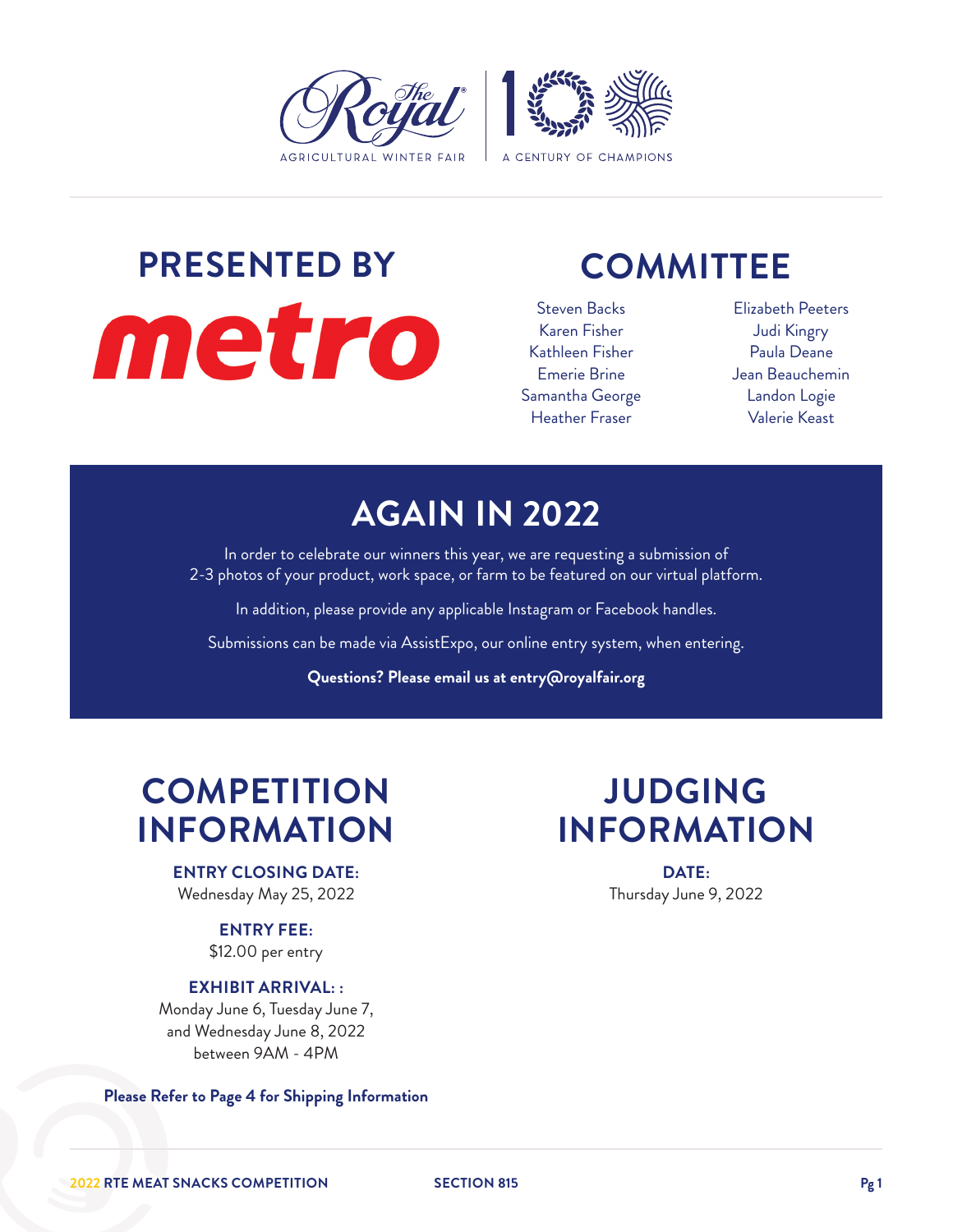



### **GET READY TO GROW!**

Metro is sponsoring the Royal Agricultural Winter Fair food competitions for a fourth straight year. Along with their pledge to back locally sourced food, Metro is committed to finding and supporting local suppliers and manufacturers to feed Ontarians in new and exciting ways. Metro is looking for entrepreneurs who are ready or on the cusp of being ready for retail. Local food or beverage companies will have the opportunity to be assessed for Metro's Locally Sourced program and invited to a Metro Buyer's meeting, with the potential to receive business coaching and finalize their product for distribution in Metro stores in Ontario!

#### **WE LOOK FORWARD TO CROWNING THIS YEAR'S ROYAL CHAMPIONS!**

For more information or to get involved in the Metro's Locally Sourced Program **please email entry@royalfair.org**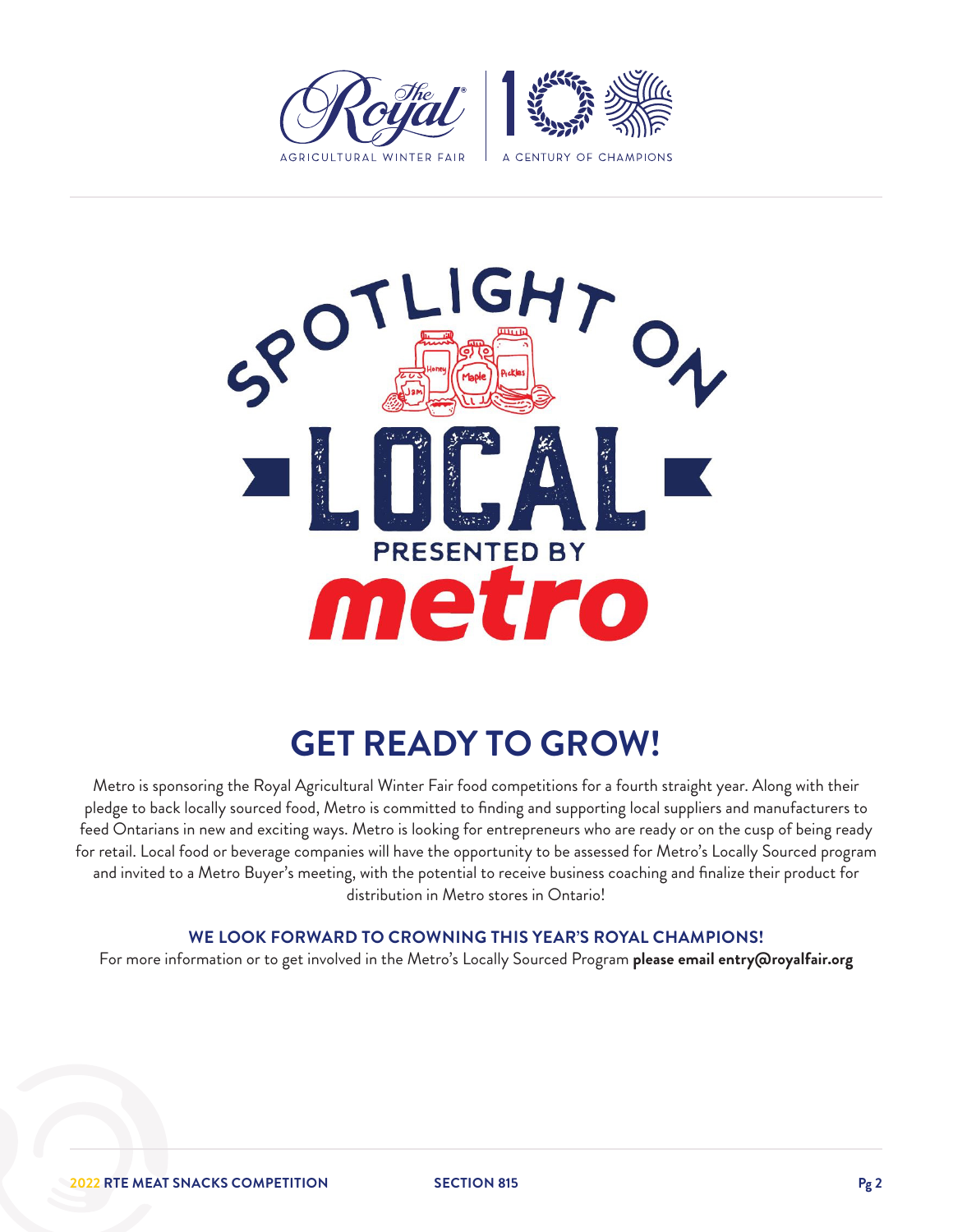

### **CLASSES**

- **1. Sausage Dry/Semi-Dry** *(Small)* Maximum diameter of 20mm
- **2. Sausage Dry/Semi-Dry** *(Large)* Minimum diameter of 21mm
- **3. Smoked Sausage Traditional** Sausage must be traditional in nature and does not contain any non-meat specialty ingredients
- **4. Smoked Sausage Specialty** Sausage must contain non-meat specialty ingredients. (e.g. jalapenos, cheese, fruits and/or vegetables Products must be in an edible casing and ready-to-eat.
- **5. Jerky** *(Dehydrated)*

#### **RIBBONS WILL BE AWARDED TO 3RD PLACE**

### **GRAND CHAMPION SAUSAGE MEAT SNACK**

A Grand Champion will be awarded from the first prize winners of Classes 1 - 4.

First prize entries will be re-evaluated to determine the winner.

Winner to receive a Grand Champion Rosette.

### **JUDGE'S CHOICE RTE MEAT SNACK AWARD**

One winner will be selected among all the Meat Snack entries by the competition judges.

Selection is based on quality, taste, appearance, and uniqueness - those elements that represent a "Best Of Show" winner.

Winner to receive a Champion Rosette.

### **ROYAL WINTER FAIR COVID-19 STATEMENT**

The Royal Agricultural Winter Fair continues to closely monitor the COVID-19 (Coronavirus) pandemic. The health and safety of our staff, exhibitors, partners and the community at large are our top priorities, and we will adhere to all recommendations put forward by the government and health officials.

Staff work to ensure that all of our competitions meet the current regulations of the City of Toronto and the Government of Ontario.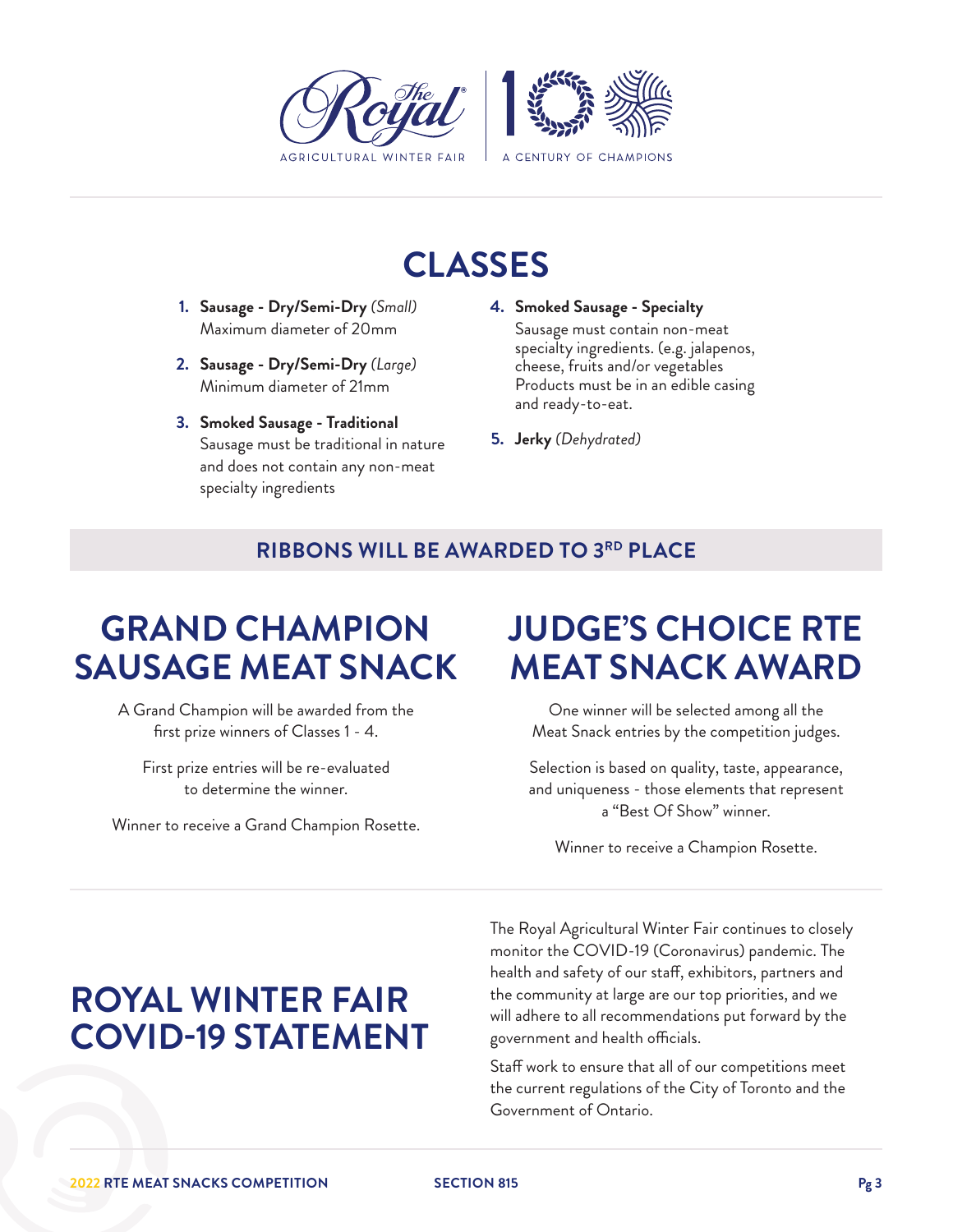

### **RULES & REGULATIONS**

- **1.** All meat must be 100% Canadian in Origin.
- **2.** Meat can be from any species. Ingredient list must be included.
- **3.** All entries must be produced in a facility regulated by the applicable federal or provincial inspection programs in Ontario using recognized Good Manufacturing Practices (GMP) and process controls.
- **4.** Recipes must be the property of the exhibitor.
- **5.** If processed in a contracted facility, the process facility must be named
- **6.** Entries must consist of two (2) separately packaged portions, minimum 100g each. One (1) package must be in plain, non-branded packaging for judging with only the supplied RAWF label, product name, ingredient list and heat rating listed on the package. The second package may be branded. Sausages must be submitted whole and will be sliced for judging.
- **7.** Entries must be ready-to-eat. Entries will not be cooked or heated for judging. Entries will be refrigerated if indicated as such on entry form.
- **8.** Product must be packaged in a manner to maintain the safety and integrity of the product during distribution and handling (i.e. sealed, leak proof bags or liners).
- **9.** Judges may disqualify entries if there is reason to suspect the entry is not safe to consume.
- **10.** The decisions of the judges are final.
- **11.** Entries must be made via AssistExpo, RAWF's online entry system, or a paper RAWF entry form must be completed. After the entry closing date, the RAWF will send the exhibitor a confirmation letter outlining their entries as well as labels for their products. These labels will contain the Section  $#$ , class  $#$ , and ID  $#$ for each entry. Please match your entries with the labels and place these labels on the OUTSIDE of the appropriate product.
- **12.** All entries will be the property of the RAWF. No entries will be returned.
- **13.** RTE Meat Snacks will be judged in accordance with the scale of points indicated in each section and on the following criteria:

| <b>TOTAL:</b> | 30 points |
|---------------|-----------|
| Originality:  | 5 points  |
| Salinity:     | 5 points  |
| Aroma:        | 5 points  |
| Texture:      | 5 points  |
| Flavour:      | 5 points  |
| Apperance:    | 5 points  |

### **RULES & REGULATIONS SHIPPING INFORMATION**

**1.** Exhibits entered for competition must be shipped (prepaid) or delivered to:

> Royal Agricultural Winter Fair, Show Office c/o Brampton Fairgrounds 12942 Heart Lake Road Caledon, Ontario, L7C 2J3

- **2.** All exhibits, whether shipped (prepaid) or delivered in person, must arrive at the RAWF between Monday June 6 and Tuesday June 7 between 9 AM - 4 PM or Wednesday June 8 between 9 AM – 12 PM. Late entries will not be accepted. Please ensure you provide your courier with the office hours when scheduling your shipment.
- **3.** If you are hand delivering your entries, please call 416 - 263 - 3418. Please ensure your name, exhibitor number and address are on the outside of your shipping box.
- **4.** Exhibitors must label packages with their name and exhibitor number.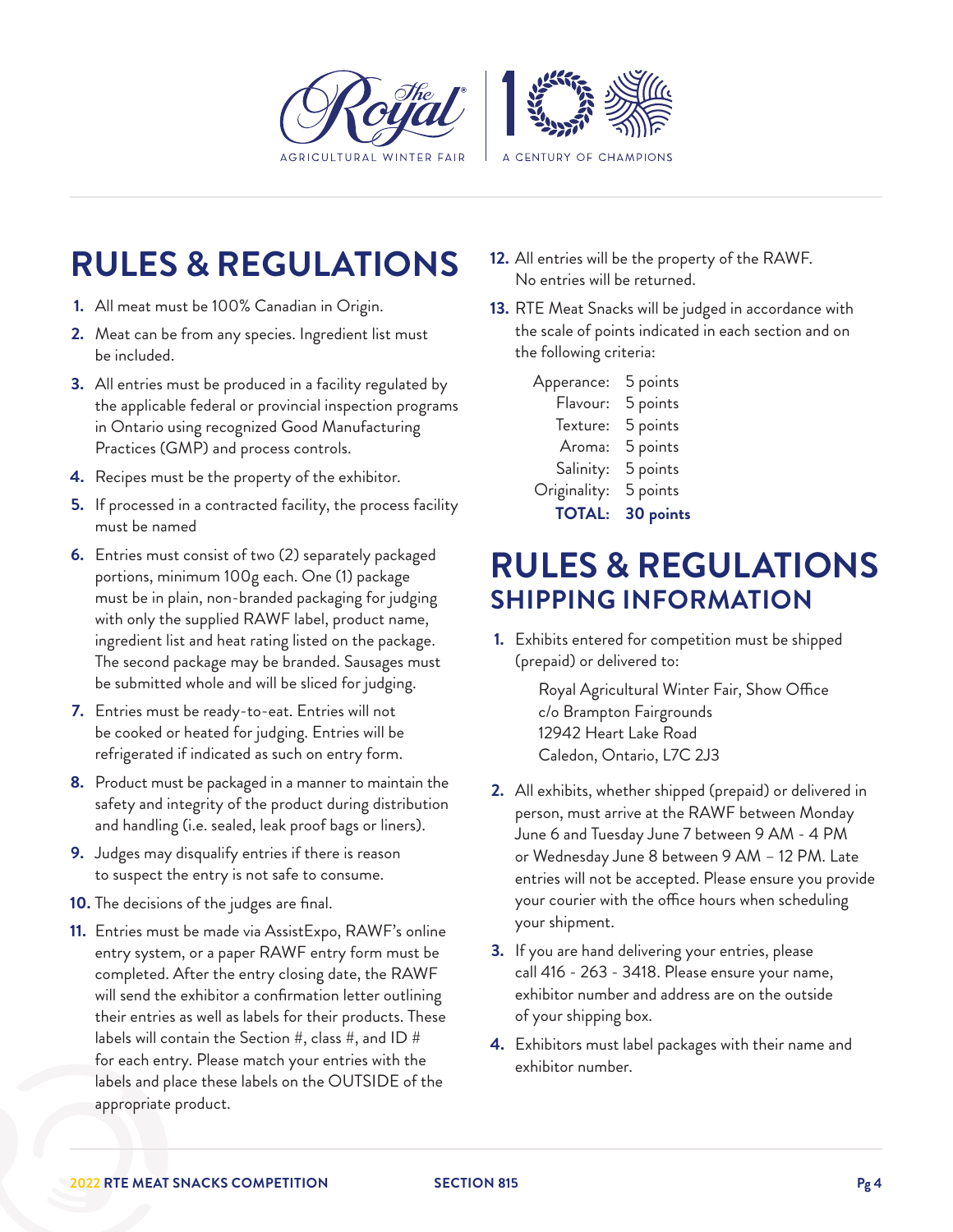#### AGRICULTURAL PRODUCTS ENTRY FORM 2022

| ENTER ONLINE: WWW.ASSISTEXPO.CA/RAWF or MAIL ENTRY FORMS TO:<br>The Royal Agricultural Winter Fair<br><b>Agriculture Show Office</b><br>39 Manitoba Drive<br><b>Exhibition Place</b><br>Toronto, ON M6K 3C3                         | Phone: (416) 263-3418<br>Email: entry@royalfair.org<br>Fax: 416-263-2488 | AGRICULTURAL WINTER FAIR                                                                                                                                                                                                            | A CENTURY OF CHAMPIONS |
|-------------------------------------------------------------------------------------------------------------------------------------------------------------------------------------------------------------------------------------|--------------------------------------------------------------------------|-------------------------------------------------------------------------------------------------------------------------------------------------------------------------------------------------------------------------------------|------------------------|
| <b>EXHIBITOR NAME:</b> The contract of the contract of the contract of the contract of the contract of the contract of the contract of the contract of the contract of the contract of the contract of the contract of the contract |                                                                          | FARM/BUSINESS NAME: THE RESERVE TO A RESERVE THE RESERVE TO A RESERVE THE RESERVE TO A RESERVE THE RESERVE TO A RESERVE THE RESERVE TO A RESERVE THE RESERVE THAT A RESERVE THAT A RESERVE THAT A RESERVE THAT A RESERVE THAT       |                        |
| ADDRESS:                                                                                                                                                                                                                            |                                                                          | <b>TOWN/CITY:</b> TOWN TOWN TO THE TABLE TO THE TABLE TO THE TABLE TO THE TABLE TO THE TABLE TO THE TABLE THAT THE TABLE TO THE TABLE THAT THE TABLE THAT THE TABLE TABLE THAT THE TABLE THAT THE TABLE THAT THE TABLE THAT THE TAB |                        |
| <b>PROVINCE:</b> The contract of the contract of the contract of the contract of the contract of the contract of the contract of the contract of the contract of the contract of the contract of the contract of the contract of th | <b>POSTAL CODE: EXAMPLE STATE</b>                                        | <b>PHONE/CELL #:</b> The contract of the contract of the contract of the contract of the contract of the contract of the contract of the contract of the contract of the contract of the contract of the contract of the contract o |                        |
| FAX:                                                                                                                                                                                                                                | <b>EMAIL:</b>                                                            |                                                                                                                                                                                                                                     |                        |

**Please note prize money cheques will be made out to the Exhibitor name unless marked here. Please make cheque out to Farm/Business name □ YES**

**□ <sup>I</sup> am a new exhibitor to the RAWF.**

| <b>SECTION</b> | <b>CLASS</b> | <b>NAME / VARIETY / DESCRIPTION</b> | FEE. |
|----------------|--------------|-------------------------------------|------|
|                |              |                                     |      |
|                |              |                                     |      |
|                |              |                                     |      |
|                |              |                                     |      |
|                |              |                                     |      |
|                |              |                                     |      |
|                |              |                                     |      |
|                |              |                                     |      |
|                |              |                                     |      |
|                |              |                                     |      |
|                |              |                                     |      |

| Please provide your social media handles if available to allow us to<br>feature winners on virtual platforms.                                 | <b>INSTAGRAM:</b><br><b>FACEBOOK:</b> |
|-----------------------------------------------------------------------------------------------------------------------------------------------|---------------------------------------|
| I consent to my contact information being shared with Metro should they be interested in my product for the Metro Locally Sourced<br>Program: | *ONTARIO ONLY*                        |
|                                                                                                                                               | $\Box$ YES $\Box$ NO                  |

|         | <b>ENTRY FEE TOTAL \$</b>    |
|---------|------------------------------|
| \$10.00 | <b>ADMINISTRATION FEE</b>    |
|         | <b>TOTAL FEES</b>            |
|         | PLUS 13% HST<br>(R104642772) |
|         | <b>TOTAL DUE</b>             |

*Signature page follows*